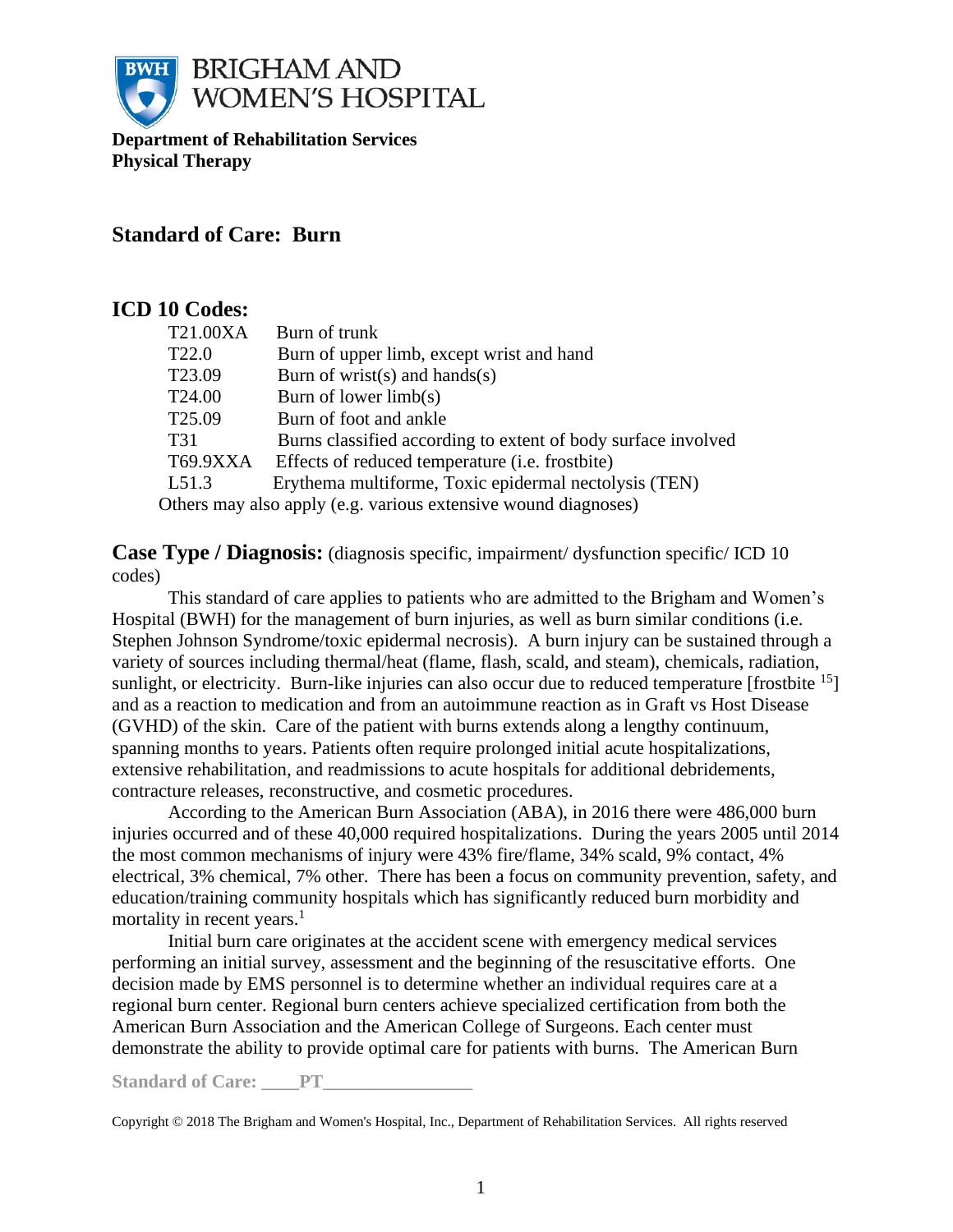Association has developed criteria to assist EMS and hospitals determine which patients require transfer to a burn center. These criteria are listed below<sup>1</sup>.

- Patients who sustain partial thickness burns greater than 10% of total body surface area (TBSA) require more intensive medical monitoring and intervention due to effects of significant edema. They are more likely to have mobility and movement issues and will require early physical therapy/occupational therapy intervention.
- Patients who sustain burns of the neck and face are at higher risk for significant edema that can cause respiratory distress. They may need to be intubated for an extended period.
- Patients who sustain burns involving the hands, feet, genitalia, perineum, or major joints are at higher risk for decreased healing, hypertrophic scarring and contractures. These parts of the body are crucial for normal function and require specialized intervention for best recovery.
- Patients who sustain full-thickness (i.e. third degree) burns of any size are at significantly higher risk for decreased healing, hypertrophic scarring and contractures. They almost always need complex wound care and surgical intervention. These patients also require intensive nutritional support and hemodynamic monitoring. They require more specialized, intensive PT and OT intervention for optimal progress.
- Patients with electrical burns, including lightning injury are at risk for cardiac symptoms such as arrhythmias due to the electrical current. In addition, the path of an electrical current can cause deeper, less obvious injuries that can affect vital organs and deep muscles. Frequent surgical debridement as well as hemodynamic monitoring is essential.
- Patients who sustain chemical burns require more intensive management. The chemical can be absorbed into the skin and cause damage for an extended period of time. These patients often require specialized cleansing procedures and close monitoring.
- Patients with inhalation injuries often require ventilation and intensive pulmonary hygiene.
- Patients who sustain a burn and have pre-existing medical disorders require more intensive management and frequently have slower progress. Their medical status can complicate management and prolong recovery.
- Patients with burns and concomitant trauma (such as fractures) in which the burn poses the greatest risk of morbidity or mortality require higher intensity of care.
- Patients with burn injuries who will require special social, emotional, or longterm rehabilitative intervention.

Standard of Care: PT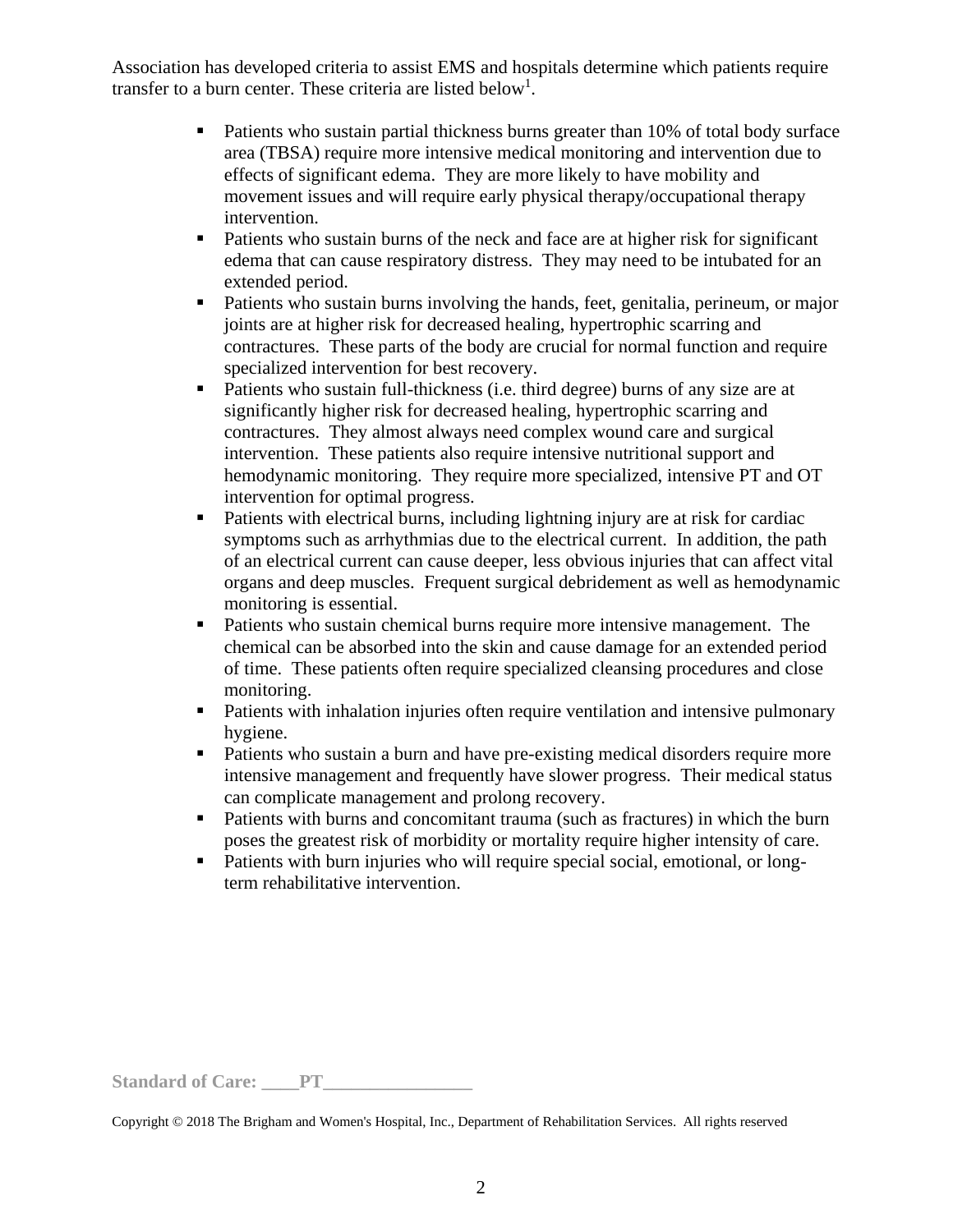# **Phases of Burn Care**:

Burn management can be divided into three phases. An interdisciplinary approach including PT and OT involvement is essential in all three phases  $18$ :

**Emergent or Resuscitative Phase:** The primary goal of this phase is performing the primary survey (airway, circulation and breathing- ABCs) a process completed for any trauma patient, continuing or beginning fluid resuscitation, initial wound care, and nutritional support.

#### **Medical Assessment**

- **Assess and obtain a patent airway**. Many patients who sustain a burn injury are intubated early, often in the field, due to concern for inhalation injuries. The frequency of these injuries vary but they do occur in approximately 7% to 20% of burn cases which require admission to a hospital.<sup>5</sup> The risk for inhalation injury increases with the extent of the burn and has been found to be present in two-thirds of patients with burns greater than 70% TBSA.<sup>14</sup> Inhalation injuries are caused by either direct trauma to the lung tissue from smoke or other chemicals present during a fire or by secondary injury following the activation of the systemic inflammatory response<sup>10</sup>. This inflammatory response from either direct or indirect causes can create rapid upper airway edema; therefore, intubation should not be delayed. Some common signs of airway injury include persistent cough, stridor, wheezing, hoarseness, deep facial or circumferential neck burns, nares with singed hair, carbonaceous sputum, hypoxia, and elevated carbon monoxide and/or cyanide levels<sup>14</sup>. The presence of an inhalation injury can significantly increase mortality, (3% vs 16% per one study) as well as length of stay<sup>3</sup>. If an inhalation injury is suspected patients often undergo bronchoscopy, and can be given brochodilators when bronchospasm is present. Corticosteroids and prophylactic antibiotics have been associated with increased risk of bacterial infection and therefore are not used. <sup>11,14</sup>
- **Establish hemodynamic stability** using fluid resuscitation (see below) and other medications. After a burn injury, the systemic microcirculation loses vessel wall integrity. Protein is then lost to the interstitium thus changing the osmotic gradient. As a result, large amounts of fluid, electrolytes, and proteins leave the intravascular space.<sup>11</sup> Clinically this results in massive edema, decreased urine output, hypotension, and tachycardia. High volume fluid resuscitation is gold standard in initial burn management, and a large percentage of facilities use the Parkland Formula to calculate fluid needs The Parkland formula gives IV lactated ringer's solution at the rate of 4mL/kg x %TBSA involved. This amount is given over 24 hours, with half being given within the first 8 hours and the remaining half is given over the next  $16$  hours<sup>11</sup>. Brigham and Women's Hospital uses a variation of the Parkland Formula.

Standard of Care: PT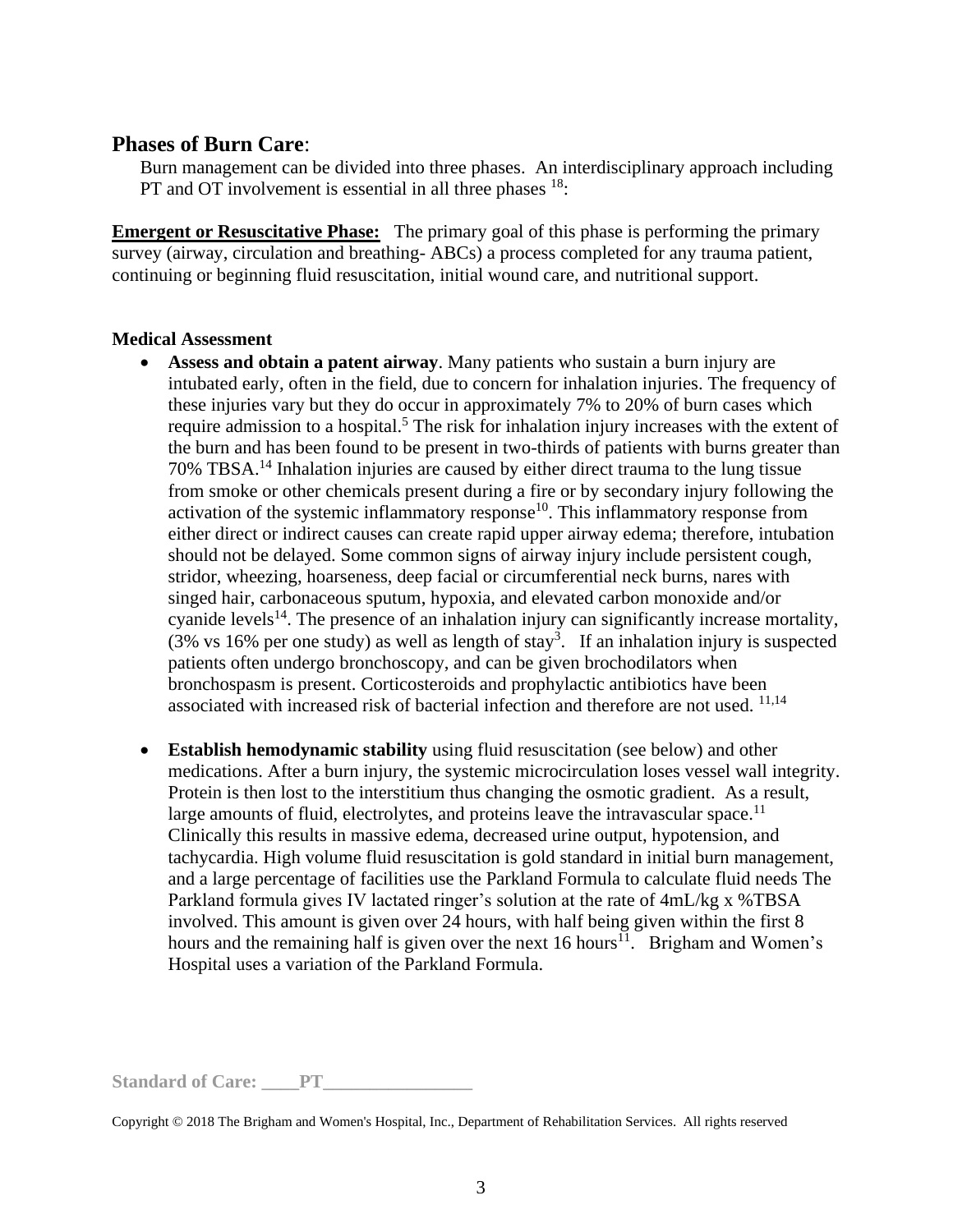

• **Assess size of burn (TBSA)** using the **"Rule of Nines (Lund and Browder form):"**

Physicians and first responders use this strategy to determine extent of burn injury which helps to guide management. Burn severity and depth is then assessed. Burns are classified as superficial or deep and partial thickness or full thickness, or previously called  $1<sup>st</sup>$ ,  $2<sup>nd</sup>$ ,  $3<sup>rd</sup>$ , and 4th degree. However numbered degree of burn injuries is antiquated and falling out of favor.

**Standard of Care: \_\_\_\_PT\_\_\_\_\_\_\_\_\_\_\_\_\_\_\_\_**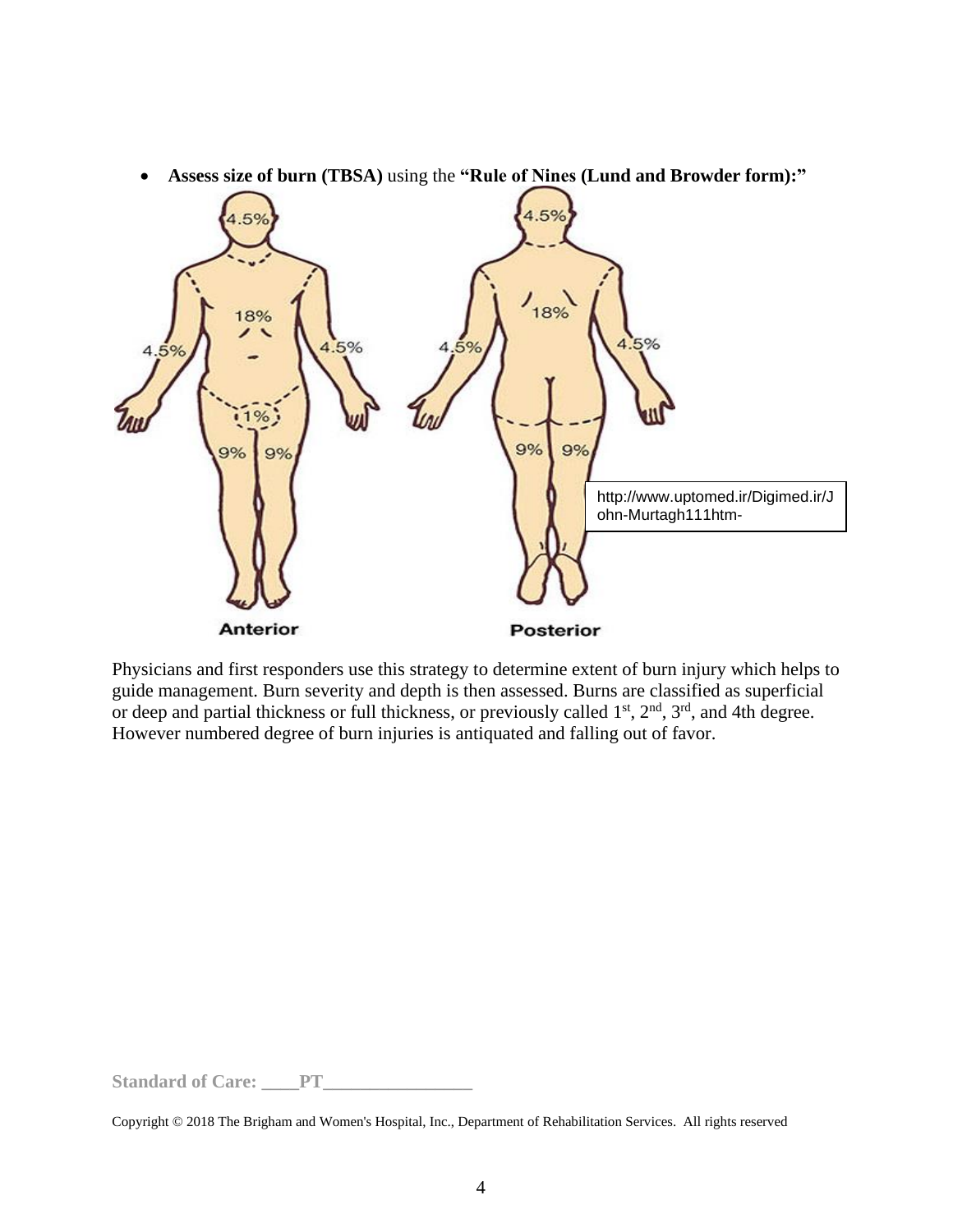|                                                               | Appearance                                        | <b>Area Affected</b>                                                                  | <b>Sensation</b>                                                                             | <b>Blanching</b> | <b>Wound Closure</b>                                                                                     |
|---------------------------------------------------------------|---------------------------------------------------|---------------------------------------------------------------------------------------|----------------------------------------------------------------------------------------------|------------------|----------------------------------------------------------------------------------------------------------|
| <b>First Degree</b><br>(Superficial)                          | Pink or red:<br>May be dry or<br>moist            | Epidermis                                                                             | Intact, painful                                                                              | Present          | Typically heals within 3-5 days<br>with no scarring                                                      |
| <b>Second Degree</b><br>(Superficial<br>partial<br>thickness) | Bright pink or<br>red, wet, blisters              | Epidermis and<br>portion of dermis                                                    | Intact, painful and<br>sensitive to change in<br>temperature and<br>exposure to air or touch | Present          | Heals by re-epithelialization in<br>10-14 days; typically no scarring<br>or grafting needed              |
| <b>Second Degree</b><br>(Deep Partial<br><b>Thickness</b> )   | Mottled, red and<br>waxy white; wet               | Epidermis and<br>deeper portion of<br>dermis                                          | Variable; may be intact<br>with areas of diminished<br>sensation                             | Diminished       | Heals by re-epithelialization in<br>14-21 days or longer; scarring is<br>likely if burn in $> 30\%$ TBSA |
| <b>Third Degree</b><br>(Full Thickness)                       | White or tan; dry<br>and leathery,<br>non-pliable | Entire epidermis<br>and dermis                                                        | Painless; may be<br>sensitive to deep<br>pressure; anesthetic to<br>temperature              | Absent           | Skin graft required                                                                                      |
| <b>Fourth Degree</b>                                          | May be charred<br>or dry                          | Deep soft tissue<br>damage to fat,<br>muscle, tendon,<br>fascia, nerve<br>and/or bone | Absent                                                                                       | Absent           | Excision of necrotic tissue and<br>skin graft required, possible<br>amputation in some cases             |

(Herndon,  $1996$ )<sup>8</sup>

## • **Establish adequate tissue perfusion:**

Due to the large amount of edema present, disruption of vascular supply, and the potential for other extremity injuries, the extremities and the abdomen must be monitored for adequate perfusion. If perfusion becomes a concern, an escharotomy or potentially a fasciotomy may need to be performed. These procedures incise burned tissue (escharotomy) or fascial compartments (fasciotomy) to relieve pressure on the surrounding structures and improve perfusion. Patients with circumferential neck, trunk, and extremity burns are at particularly high risk to develop a perfusion injury or compartment syndrome and often require these procedures.<sup>11</sup>

- **Initial wound management:** The burn wound is extensively cleaned with mild soap and water with the goal of removing all nonviable tissue<sup>11</sup>. Once the wound is clean, topical antibiotics are applied to all superficial burns and in some cases to deep burn wounds, particularly pending timing of surgery. Additional medications such as enzymatic debriding agents or substances which soften eschar will be applied. Initial dressings should include non-adherent mesh gauze. Topical agents and medication regimes will be adjusted frequently throughout hospitalization depending on the status of the wounds $^{14}$ .
- **Nutritional support** is particularly important due to the patient's hypermetabolic state and significant metabolic demands created by a burn injury. Patients with > 20% TBSA burns will not be able to meet their caloric needs by oral intake alone, therefore a feeding tube is often placed. Inadequate nutrition leads to delayed wound healing and longer hospitalizations.<sup>11</sup>

#### • **Physical Therapy Management:**  The initial focus of physical therapy management in this phase involves primarily splinting and positioning needs.

**Standard of Care: \_\_\_\_PT\_\_\_\_\_\_\_\_\_\_\_\_\_\_\_\_**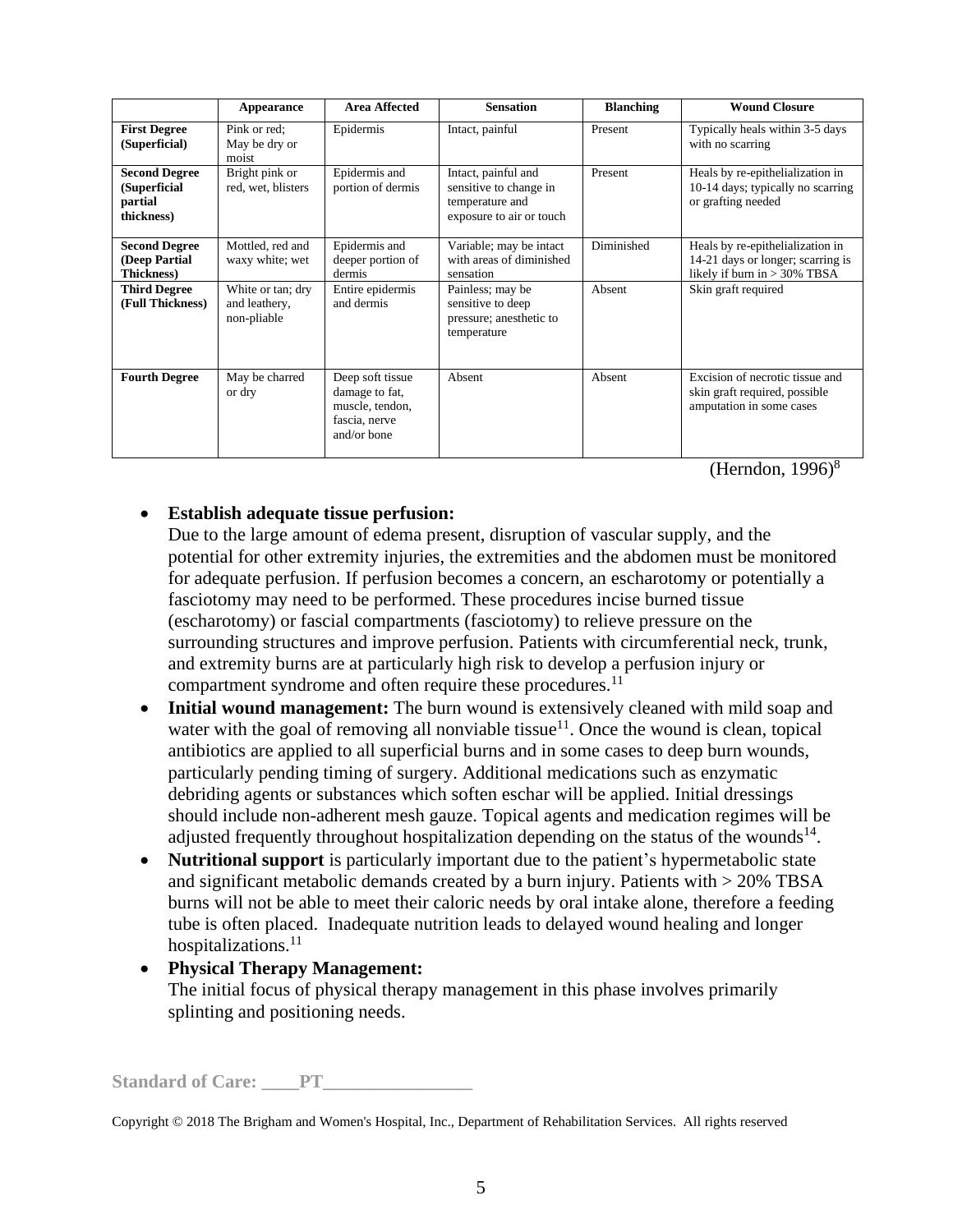#### **Acute Phase: (after emergent phase and until wounds are closed) Medical Management**

- **Ongoing wound debridement, assessment for evolution of burn wound depth.** Burn wounds can often progress or worsen with time as the retained heat from the injury continues to damage tissue. Therefore, it is necessary to continue to monitor the wound for conversion of the burn to a deeper level. It is not uncommon for second degree burns to convert to third degree, for example.
- **Skin grafting** is initiated once burn wounds are cleaned and debrided either at bedside or in the operating room (OR). Autologous grafting or split thickness skin grafting (STSG) involves using the patient's own skin to close an integumentary defect created after removing burned, non-viable tissue. The donor skin is usually meshed to increase its surface area and thus allow a smaller amount of donor skin to cover a larger recipient area. For areas such as the face and hands sheet (or unmeshed) grafts are used for improved cosmetic appearance. Various biologic dressings can also be used as temporary wound coverage to provide a protective barrier, giving time for donor sites to heal for future split thickness skin grafts. Allografts are human cadaver skin, while xenografts are skin from a different species, usually a pig as porcine skin closely resembles human skin<sup>16</sup>.
- **Cultured Epidermal Autografts (CEA)** are used primarily for patients who have sustained large TBSA burns  $(50\%)$  and therefore may not have enough donor skin available to provide complete wound coverage following primary excision  $16$ . A section of the patient's own skin is sampled, and grown in a laboratory. It can take several weeks to become ready for use. This technique is costly, and once the new skin is ready for use, it must be applied immediately, regardless of the status of the recipient wound beds. CEA also requires up to two weeks of immobility following application, including cessation of all OT/PT range of motion activities, exercises and functional mobility. Even turns and positioning with nursing staff is minimalized.
- **Vacuum assisted closure (VAC)** are often used frequently following operative management of burn injuries. VACs are placed over donor sites as well as newly grafted integument. For patients who have sustained a large TBSA burn, a large number VACs may be used, as there will multiple operative wounds. Physicians/Physician assistants/nurse practioners apply and remove VACs, this can be done bedside, or in the OR and this depends on the size of the wound and patient tolerance.
- **Wound care** is ongoing throughout a patient's hospital stay and can change as often as daily depending on the needs of the wound. Below are the common topical agents and dressings used at BWH.

Standard of Care: PT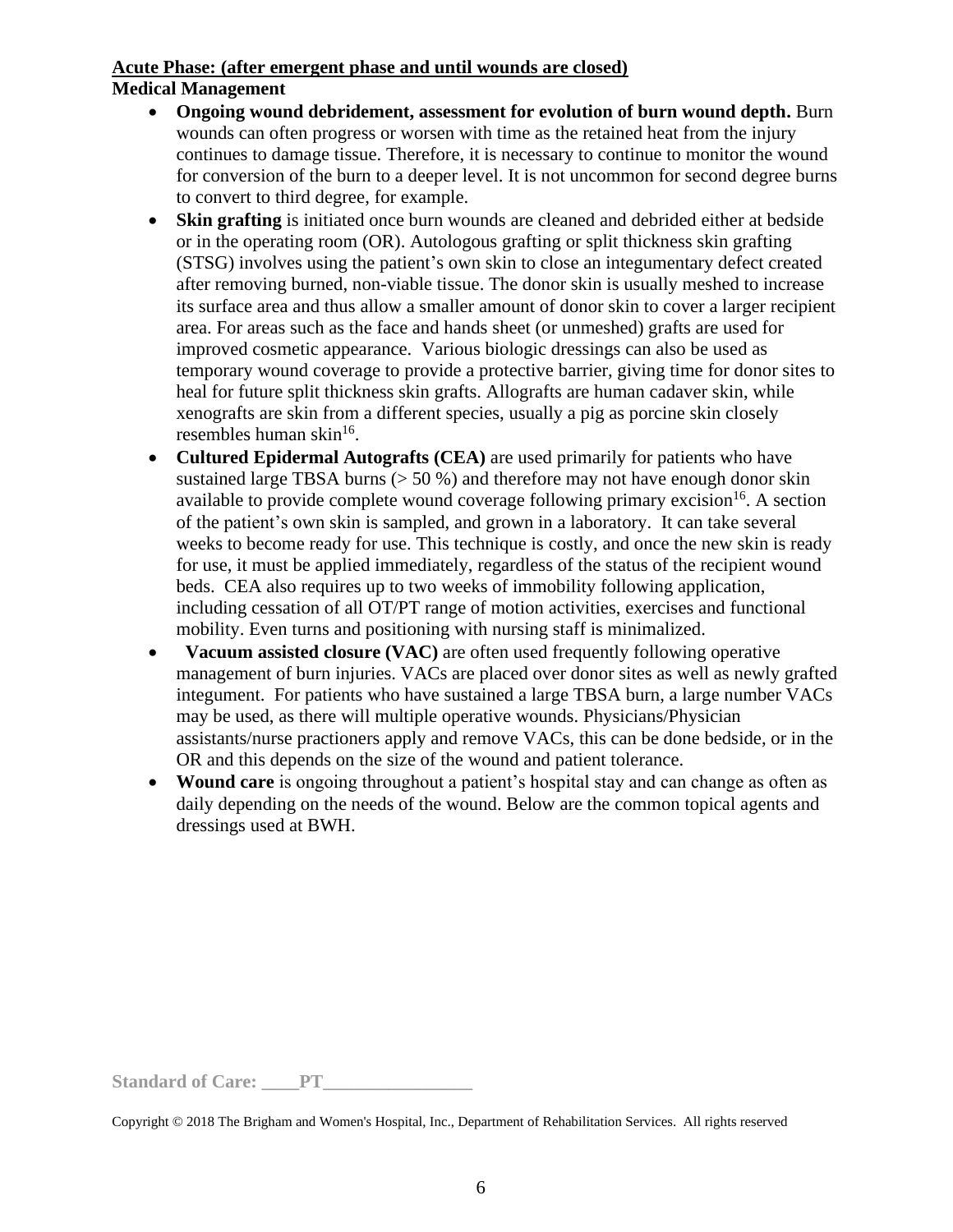|  | TOPICAL BURN THERAPY (from Stefan Strojwas, RN, Burn ICU Nurse and former Nurse Educator) |  |  |  |  |  |  |
|--|-------------------------------------------------------------------------------------------|--|--|--|--|--|--|
|--|-------------------------------------------------------------------------------------------|--|--|--|--|--|--|

| <b>AGENT</b>     | <b>DESCRIPTION</b> | <b>ACTIONS</b>  | <b>ADVANTAGES</b>     | DISADVAN-        | <b>CONSIDER-</b>   |
|------------------|--------------------|-----------------|-----------------------|------------------|--------------------|
|                  |                    |                 |                       | <b>TAGES</b>     | <b>ATIONS</b>      |
| Acticoat         | Silver             | Antimicrobial   | Can remain in         | Needs to be      | -deep dressing     |
|                  | impregnated        |                 | place up to 3 days    | applied wet      | moist with         |
|                  | gauze              |                 | so decreases          |                  | sterile water      |
|                  |                    |                 | dressing time         |                  | -monitor pt.       |
|                  |                    |                 |                       |                  | Temperature        |
|                  |                    |                 |                       |                  | due to wet         |
|                  |                    |                 |                       |                  | dressings          |
| Bacitracin       | Bactericidal       | Gram $+/-$      | Nonpainful and        | May be           | Monitor serum      |
|                  | ointment           | effective       | easy to apply         | nephrotoxic      | <b>BUN</b> and Cre |
| <b>Betadine</b>  | Iodine complex,    | Antimicrobial   | Effective against     | May cause        | May form           |
|                  | solution or        | for gram $+/-$  | organisms not         | metabolic        | crust around       |
|                  | ointment           |                 | controlled by         | acidosis, can be | would which        |
|                  |                    |                 | Silvadene             | painful to apply | needs to be        |
|                  |                    |                 |                       |                  | removed            |
| Biobrane         | Bio-synthetic      | Controls water  | Decreases pain,       | Wound surface    | Need to            |
|                  | wound covering,    | loss &          | remains in place      | must be debrided | observe for        |
|                  | good for partial   | minimizes       | until re-             | and clean before | signs/symptom      |
|                  | thickness burns,   | bacteria growth | epithelialization     | application      | s of infection     |
|                  | clean wound beds   |                 | occurs. Allows for    |                  | and adherence      |
|                  |                    |                 | movement              |                  |                    |
| <b>Fine Mesh</b> | Sterile            | Carrier for     | Allows for specific   | May stick to     |                    |
| Gauze            |                    | ointments/crea  | placement             | wounds causing   |                    |
|                  |                    | ms. Gentle      |                       | pain             |                    |
|                  |                    | debridement     |                       |                  |                    |
|                  |                    | when removed    |                       |                  |                    |
| Gentamycin       | Antibiotic cream   | Antibiotic,     | Effective against     | May be           | Monitor serum      |
|                  |                    | effective       | pseudomonas           | nephrotoxic      | <b>BUN</b> and Cre |
|                  |                    | against many    |                       |                  |                    |
|                  |                    | organisms       |                       |                  |                    |
| Integra          | Biologic           | Provides as     | Provides coverage     | Not to be used   |                    |
|                  | dressing           | scaffold for    | over exposed          | over full        |                    |
|                  | composed of        | capillary       | tendons, bones,       | thickness burn   |                    |
|                  | bovine tendon      | growth and      | cartilage and joints. | injuries         |                    |
|                  | collagen and       | cellular matrix | Can be applied        |                  |                    |
|                  | glycosaminongy-    |                 | immediately           |                  |                    |
|                  | lcan               |                 |                       |                  |                    |
| Lotrimin         | Antifungal         | Interferes with | Can be used with      | May cause        | Affected area      |
|                  | cream              | fungal DNA      | other topicals        | burning and      | must be fully      |
|                  |                    |                 |                       | redness          | covered            |

**Standard of Care: \_\_\_\_PT\_\_\_\_\_\_\_\_\_\_\_\_\_\_\_**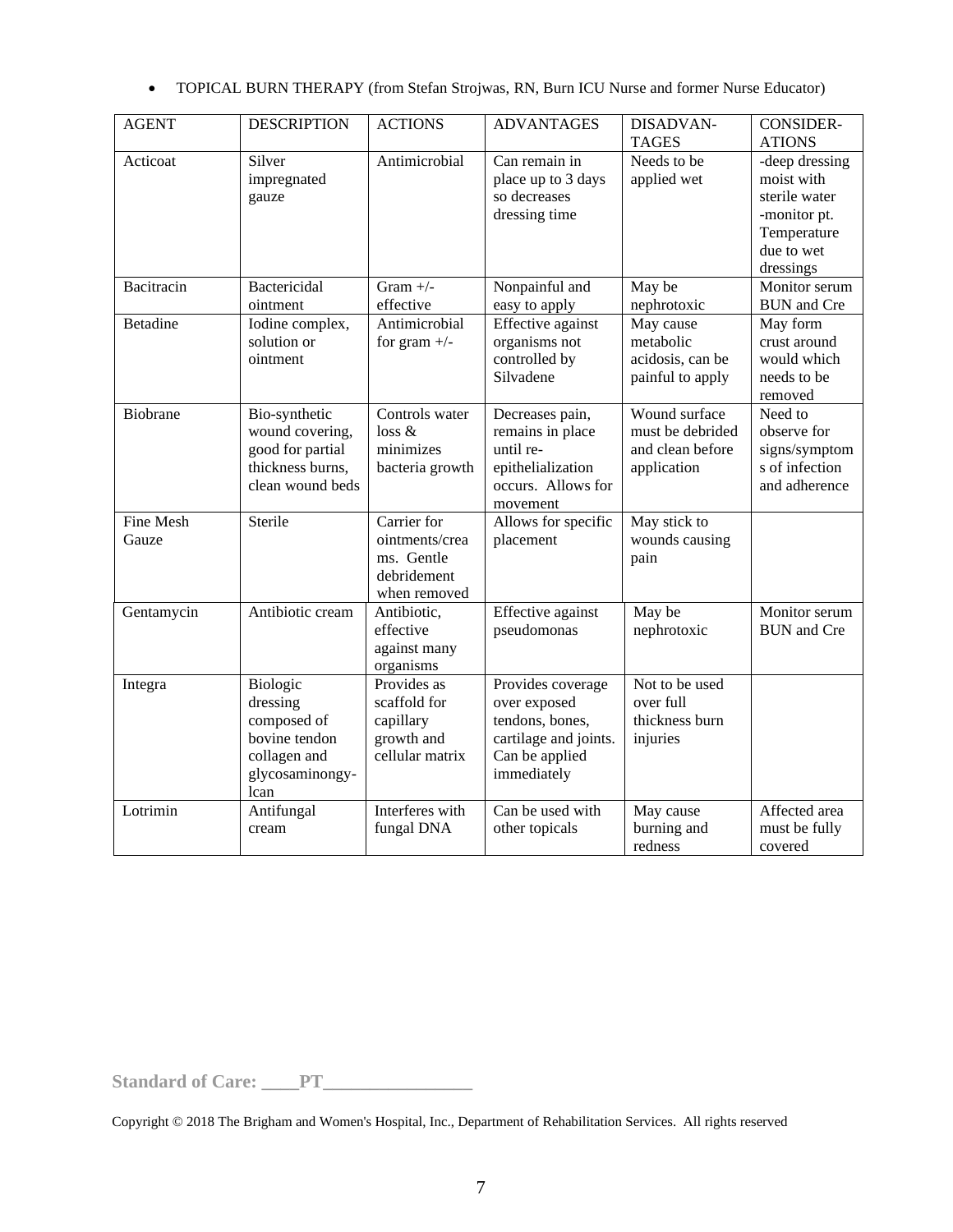| <b>AGENT</b>                          | <b>DESCRIPTION</b>                                         | <b>ACTIONS</b>                                                                       | <b>ADVANTAGES</b>                                                        | DISADVAN-<br><b>TAGES</b>                                                                                     | <b>CONSIDER-</b><br><b>ATIONS</b>                     |
|---------------------------------------|------------------------------------------------------------|--------------------------------------------------------------------------------------|--------------------------------------------------------------------------|---------------------------------------------------------------------------------------------------------------|-------------------------------------------------------|
| Silvadene (Silver<br>sulfadiazine     | Antimicrobial<br>cream                                     | Binds to<br>organism's cell<br>membranes and<br>interferes with<br><b>DNA</b>        | Wide spectrum for<br>gram $+/-$ . Does not<br>delay eschar<br>separation | Shallow<br>penetration,<br>depresses<br>granulocyte<br>formation                                              | Check for<br>sulfa<br>allergies,                      |
| Silver nitrate                        | 5% silver salt<br>antimicrobial<br>solution                | Antimicrobial                                                                        | Easy application,<br>delays granulation<br>hypertrophy                   | Shallow<br>penetration, stains<br>and stings. May<br>cause<br>hyponatremia,<br>hypochloremia,<br>hypocalcemia | Keep<br>dressings wet,<br>check daily<br>electrolytes |
| Sulfamylon<br>Mafenide<br>Acetate     | Water based<br>bacteriostatic<br>creme                     | Effective<br>against gram $+/-$<br>organisms                                         | Effective against<br>pseudomonas,<br>penetrates thick<br>eschar          | May cause<br>metabolic acidosis<br>and rash, can be<br>painful, delays<br>eschar separation                   | Monitor<br>blood gases<br>and<br>electrolytes         |
| Triple antibiotic<br>ointment         | Mixture of<br>neomycin,<br>polymyxin,<br>bacitracin        | <b>Bactericidal</b> for<br>gram $+/-$<br>organisms for<br>partial thickness<br>burns | No pain on<br>applications                                               | Cannot be used<br>for full thickness<br><b>burns</b>                                                          | Monitor for<br>infection                              |
| Vitamin A&D                           | Petroleum based<br>ointment                                | Fat soluble<br>vitamins assist<br>with healing                                       | Moisturized newly<br>healed tissue                                       | No antibacterial<br>effects                                                                                   |                                                       |
| Xeroform<br>bismuth<br>tribromphenate | Yellow<br>substance on<br>Vaseline<br>impregnated<br>gauze | Debrides and<br>protects<br>wounds, donor<br>sites and grafts                        | Conforms to<br>wound, nontoxic                                           | Can stick to<br>wounds, no<br>antibacterial<br>properties                                                     | Careful<br>removal from<br>new grafts<br>essential    |

- **Continued nutritional support**
- **Continued hemodynamic support**
- **Physical therapy management** includes comprehensive intervention addressing positioning, stretching, mobility, integumentary assessments, scar management, education, and aerobic conditioning

## **Rehabilitative Phase**

#### **Medical Management:**

- Surgical release of contractures
- Nutritional support
- Reconstructive or plastic surgery to maximize function and cosmesis. These procedures are often done following discharge from the hospital after the original injury. They include techniques such as contracture releases and Z-plasties.

**Standard of Care: \_\_\_\_PT\_\_\_\_\_\_\_\_\_\_\_\_\_\_\_\_**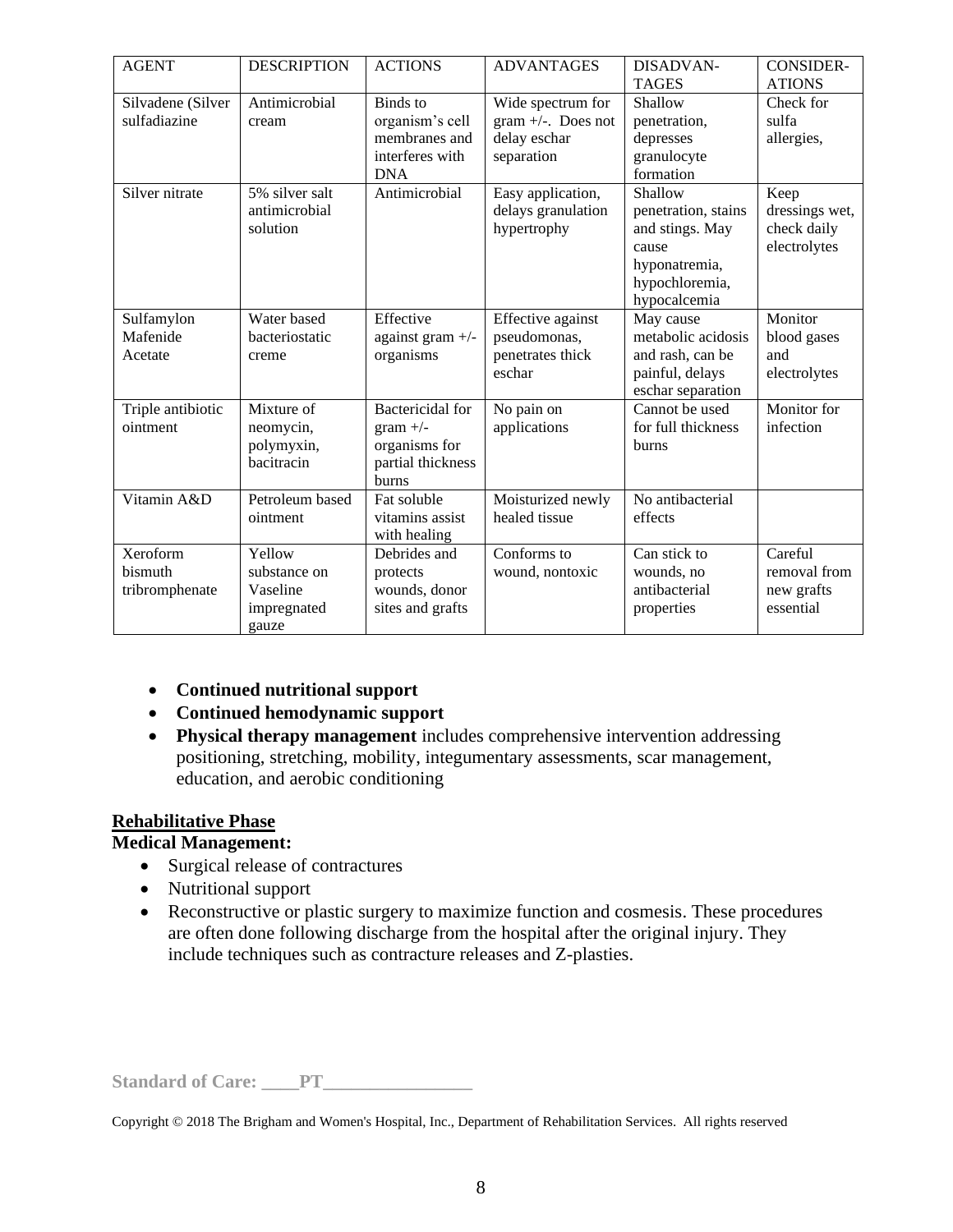### **Physical therapy Management**

Intensive rehabilitation program—scar management, range of motion (ROM) and stretching with techniques, mobility training as needed, education re: self- management. See below for details.

# **Indications for Treatment:**

Patients with burn injuries involving superficial, partial, or full thickness skin with potential extension into fascia, muscle, or bone, and at risk for contracture and scar formation will require intervention. These burns can result in impairments such as loss of joint ROM, peri-articular or intra-articular joint changes, sensory loss, edema, pain, impaired ventilation/aerobic capacity, impaired activity tolerance, impaired balance, coordination, and strength. They can cause functional deficits such as impaired mobility, difficulty performing activities of daily living (ADL's) and instrumental activities of daily living (IADL's). Patients also lack knowledge about wound healing, self-care, and coping/adjustment strategies following burn injury.

# **Contraindications / Precautions/Considerations for Treatment:**

- **Hemodynamic Instability:** Unstable heart rate, blood pressure, respiratory status and fevers of more than 102 degrees can impact Physical Therapy intervention. Both tachycardia and fevers can be a result of the patient's hypermetabolic state and do not always preclude intervention, as patients with burns have a harder time maintaining a stable body temperature due to the presence of open wounds. <sup>15</sup> However it is imperative to determine the origin of patient's hemodynamic changes and intervene as appropriate
- **Heterotopic Ossificans (HO)** is a condition where lamellar bone develops in damaged structures such as muscle and other soft tissue. It is particularly common after burn injuries but also can be seen following musculoskeletal trauma, amputations, traumatic brain injuries. Specifically, in the burn population HO has found to have a 0.2%-4% incidence<sup>12</sup>. There has been some evidence in the literature that aggressive, forceful, manipulations of extremities in the presence of HO can worsen the condition and cause complete joint ankylosis. In contrast, there are several studies which show that gentle passive range of motion, and active assisted range of motion does not increase the severity HO. Therefore, when HO is suspected or known to be present, gentle range of motion can continue with close monitoring of patients' symptoms and the effect on the joint range of motion measurements<sup>2, 3</sup>.
- **Mobility:** Patients who undergo autologous skin grafting procedures or split thickness skin grafting (STSG) frequently are placed on bed rest activity restrictions due to concern of shearing of graft on wound bed or increased edema (when limb is dependent) thus causing graft loss. This is particularly true for patients who undergo lower extremity, buttock grafting or large upper extremity/torso burns. The duration of bed rest varies from patient to patient, procedure to procedure, and by surgeon preference. Liberalizing of activity often occurs following the first dressing change or VAC removal following grafting. At that time the medical team can assess whether the graft has "taken" or adhered and incorporated into the wound bed. If so, in most cases, patients will be allowed to mobilize and perform ROM/therapeutic exercise as tolerated. See below for further ROM details. Ideally the therapist is able to visualize the newly grafted area to determine how the graft has healed and to assess for any areas of graft loss. Current research indicates that it is possible to safely mobilize following STSG procedures,

Standard of Care: **\_\_\_\_PT\_\_**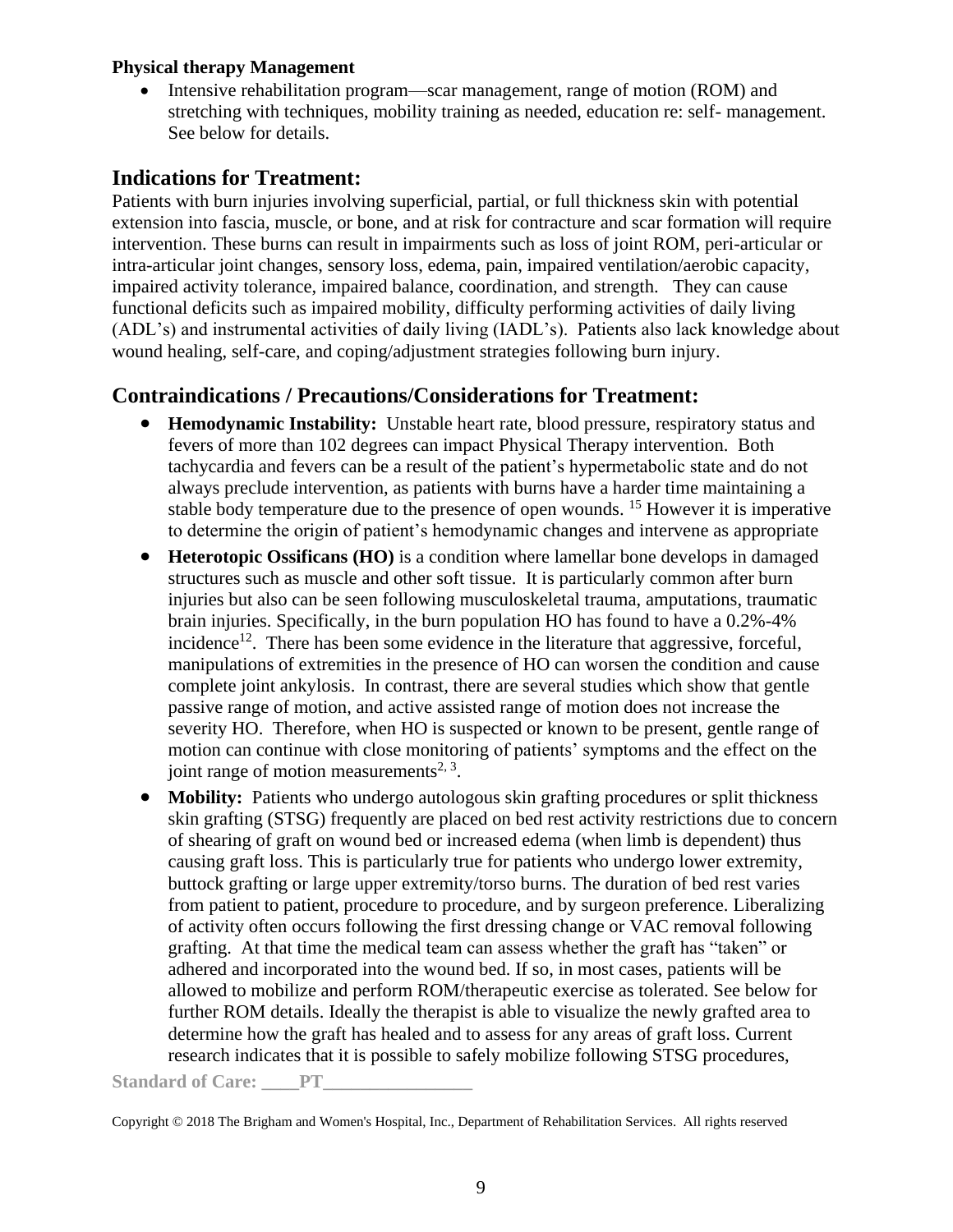provided certain precautions are taken, as early as post op day zero. These precautions include immobilization of the grafted area with ambulatory aides (air cast boots, knee immobilizers) and compression provided by elastic bandages.<sup>13</sup> However, a discussion with the medical staff remains necessary to confirm if a patient's mobility can be progressed and to determine if there are any ROM or positioning restrictions.

- **ROM precautions and restrictions** must be known prior to starting each treatment session, due to one or more of the following reasons:
	- Cultured Skin (Cultured Epidermal Autografts or CEA)—ROM to area of CEA is contra-indicated for the first 10-14 days and prior to initial takedown to avoid graft disruption. Patients are also on complete bedrest, with minimal turns with RN staff, and sedated to prevent movement. Splinting and casting is permissive if not over areas covered by CEA.
	- Autologous skin grafts: Following grafting involved areas and joints crossed by grafts are usually immobilized for a period of time following surgery. The length of time can be surgeon or patient dependent and requires close communication with the surgical team to determine guidelines. For areas that do not cross joints ROM and mobility may be initiated earlier however clarification with the team is necessary prior to activity or exercise.
	- Biobrane: Applied to partial thickness burns to promote healing, ROM and mobility should be held until 24 hours after application to ensure adherence
	- VACs are often applied over both grafts and donor sites, over extremities including joints. The ability to perform ROM with VACs in place must be clarified with the team. If ROM is allowed, it is imperative to not disrupt the seal of the VACs therefore ROM should be completed slowly, with caution and with good visualization of the VAC.
	- Muscle or myocutaneous flaps usually require total immobilization for a period of time to promote viability Therefore it is necessary to await physician clearance prior to resuming ROM or mobility. If the flap is located on an extremity there also may be a time limit to dependent positioning of that extremity.
	- ROM, mobility with exposed tendons is permitted with caution unless the area has been recently grafted in which case the joint/area is often immobilized for up to 5 to 7 days. However, it is important to perform ROM gently and with caution due to delicate nature of the structure. Exposed tendons have potential to desiccate and be prone to rupture.

# **Evaluation:**

**Medical History**: It is important to consider any pre-morbid conditions that may affect the patient's hospital course or effect on wound healing. Examples of these conditions would include: diabetes, PVD, any oncological diagnoses, cardiopulmonary conditions, or other integumentary conditions.

Standard of Care: PT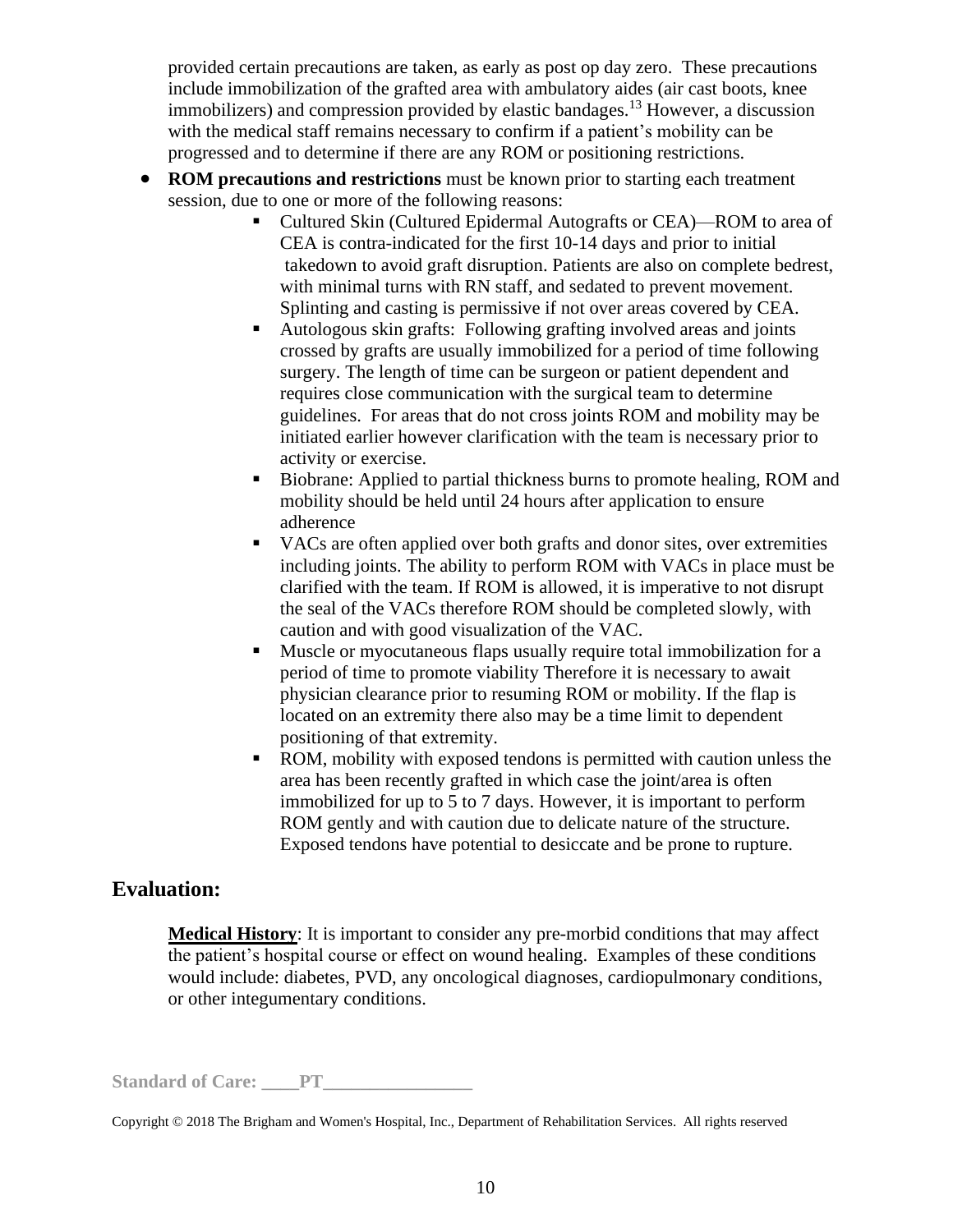**History of Present Illness**: A thorough HPI includes the following components

- Mechanism of injury
- Nature of burn (thermal, chemical, electrical, allergic reaction)
- Extent of burn (TBSA, location, depth) with mention of burns that cross joints
- Evidence of inhalation injury
- Any additional injuries sustained in the accident (fractures, head injuries, internal injuries)
- Relevant medications (e.g. pressors, fluid resuscitation, pain medications, sedation)
- Any medical/surgical interventions that have occurred prior to PT evaluation including trips to the OR, escharotomies/fasciotomies as well as planned procedures
- Current topical medication management plan

## **Social History**:

- Specifics about home environment, architectural barriers
- Family support, normal role in family
- Baseline level of function
- Adaptive equipment use
- Psycho/social issues, substance abuse issues

# **Medications:**

- **Pressors**
- Fluid resuscitation
- Pain medications (Fentanyl, Morphine, Dilaudid, Neurontin, NSAIDS)
- Sedation (Versed, Fentanyl, Propofol, Precedex)
- Topicals for care of wounds

**Examination** (Physical / Cognitive / applicable tests and measures / other)

This section is intended to capture the most commonly used assessment tools for this case type/diagnosis. It is not intended to be either inclusive or exclusive of assessment tools.

## **Observation:**

- Positioning: attention should be paid to patient's position in bed or chair with the goal to place patients in anti-deformity positions
- Presence of lines and tubes
- **•** Presence of any splints or other positioning devices

# **Integument:**

Burn wound assessment: Ideally burn wounds should be visualized in person, with dressings down during the initial evaluation. The specific burn locations, described using anatomical landmarks, should be documented along with burn wound depth and a general qualitative description of the tissue. Please see the above table for descriptions of burned tissue appearance, additionally please refer to the Wound

Standard of Care: PT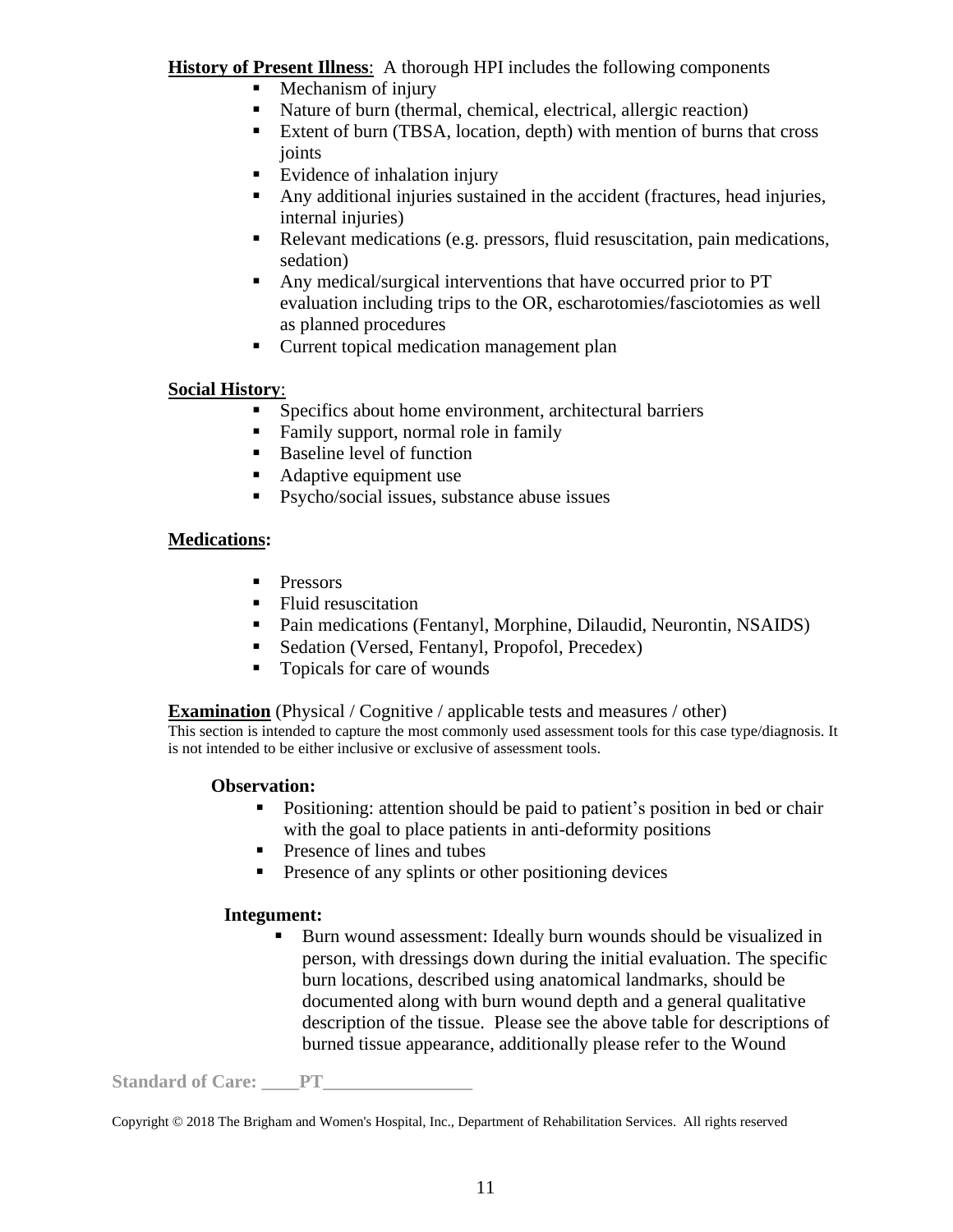Standard of Care for further guidance Admission photos, which are usually in the chart, taken by the MDs/RNs can be used if necessary in order to acquire information if a dressings down assessment cannot be performed.

- Edema: Location, amount
- Additional integumentary issues such as incisions from surgeries, other soft tissue injuries.

#### **Pain:**

- Recommend use of the VAS scale (if able to communicate)
- o If the patient is unable to speak assess by monitoring heart rate, blood pressure, respiration rate, facial grimacing, gesturing or by using other nonverbal pain scales
- o Communicate with nursing re: need for additional pain medication

#### **Musculoskeletal**

- ROM is measured using goniometric measurements particularly of all burned areas
- Strength is measured using manual muscle test (MMT) if patient can participate in exam. If not, assess functional and spontaneous motion by observation and reassess more specifically later in course
- Posture/alignment can be assessed by observation when patient is able to sit or stand. Asymmetries can indicate scarring or weakness

### **Cardio-Pulmonary**

- Evaluation of the respiratory status including presence of inhalation injury and the level of ventilatory support required
- Vital sign monitoring (HR, BP, RR, SpO2) at rest and with treatment
- Cough assessment
- Lung sound assessment
- Costal expansion/rib cage excursion particularly with trunk burns
- Endurance/activity tolerance assessment using RPE scale and other standardized test (i.e. 6 minute or 2 minute walk tests) if possible

#### **Neuromuscular**

- Balance: sitting, standing
- Sensation: light touch, deep pressure particularly over burned areas, hypersensitivities or abnormal responses to touch
- **•** Proprioception

## **Mental Status and Cognition**

#### ■ Level of consciousness

- Orientation
- Safety judgment
- Ability to follow direction

## **Psychological Considerations**

- Coping with altered body image and appearance
- Learning style, educational level
- Patient's goals for recovery
- o Impact of psychiatric disorders on participation and recovery as this impact patient's ability to participate in treatment plans<sup>4</sup>

Standard of Care: PT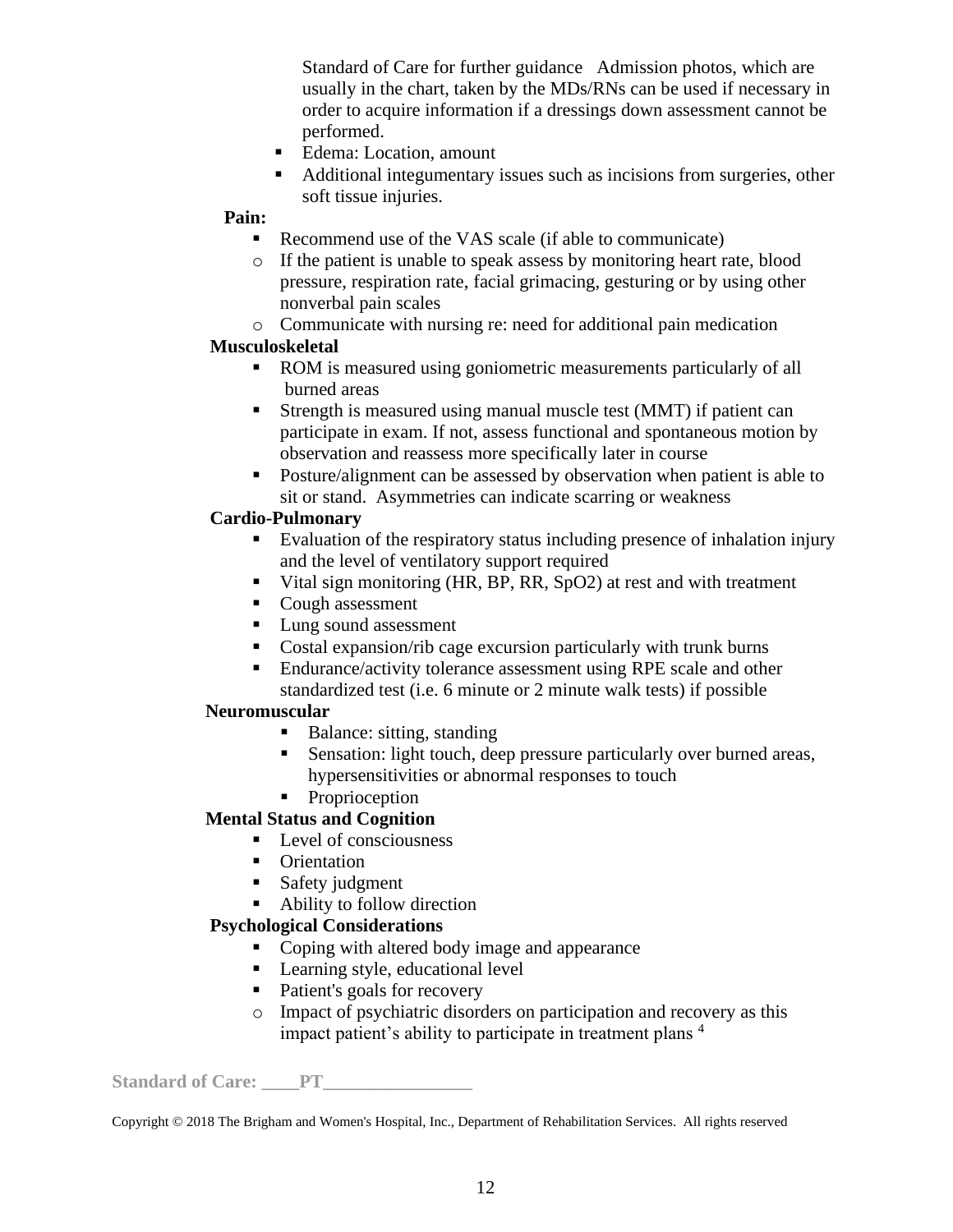**Functional Mobility:** Assess bed mobility, transfers, ambulation and stairs appropriate

# **Assessment:**

Patients who sustain burn injuries are at high risk for scarring, contractures, and impaired functional mobility. Also, particularly with large TBSA burns and/or inhalation injuries, there is usually a long period of relative immobility as patients undergo multiple grafting procedures, and require prolonged intubation and sedation. These patients are at high risk of developing aerobic capacity/endurance impairments, balance derangements as well cognitive dysfunction. Given all of this, patients who sustain burn injuries often require intensive and frequent intervention. It is important that a therapist be well versed in the specific intervention strategies that are unique to the burn population and have demonstrated competency in these areas.

### **Problem List**

### **Health Condition:** Burn

# **Body Structure and Functions:**

- **Impaired integument**
- Impaired ROM
- **•** Impaired motor performance
- Impaired balance
- Impaired aerobic conditioning
- **Impaired airway clearance**
- **I** Impaired ventilation
- **Impaired balance**
- Edema
- Impaired cognition
- **Impaired communication**

## **Activity Limitations:**

- Decreased bed mobility
- Decreased transfers
- Decreased ambulation
- **•** Decreased stairs

## **Participation:**

- **•** Decreased community mobility
- **EXECUTE:** Impaired vocation
- **I**mpaired role in family
- Decreased home management

Standard of Care: PT **Prognosis:** Overall, there has been a significant decline in the incidence of burn injuries over the decades. In the 1950's burns occurred approximately 10 per 1000 people as compared with 4.2 per 1000 in the 1990's. This decline has been associated with increased injury prevention in the workplace and at home along with the implementation of other safety measures. Along with a decline in overall incidence, mortality has also significantly declined due to the development of comprehensive burn centers, advancement in treatment such as improved resuscitation, topical agents, new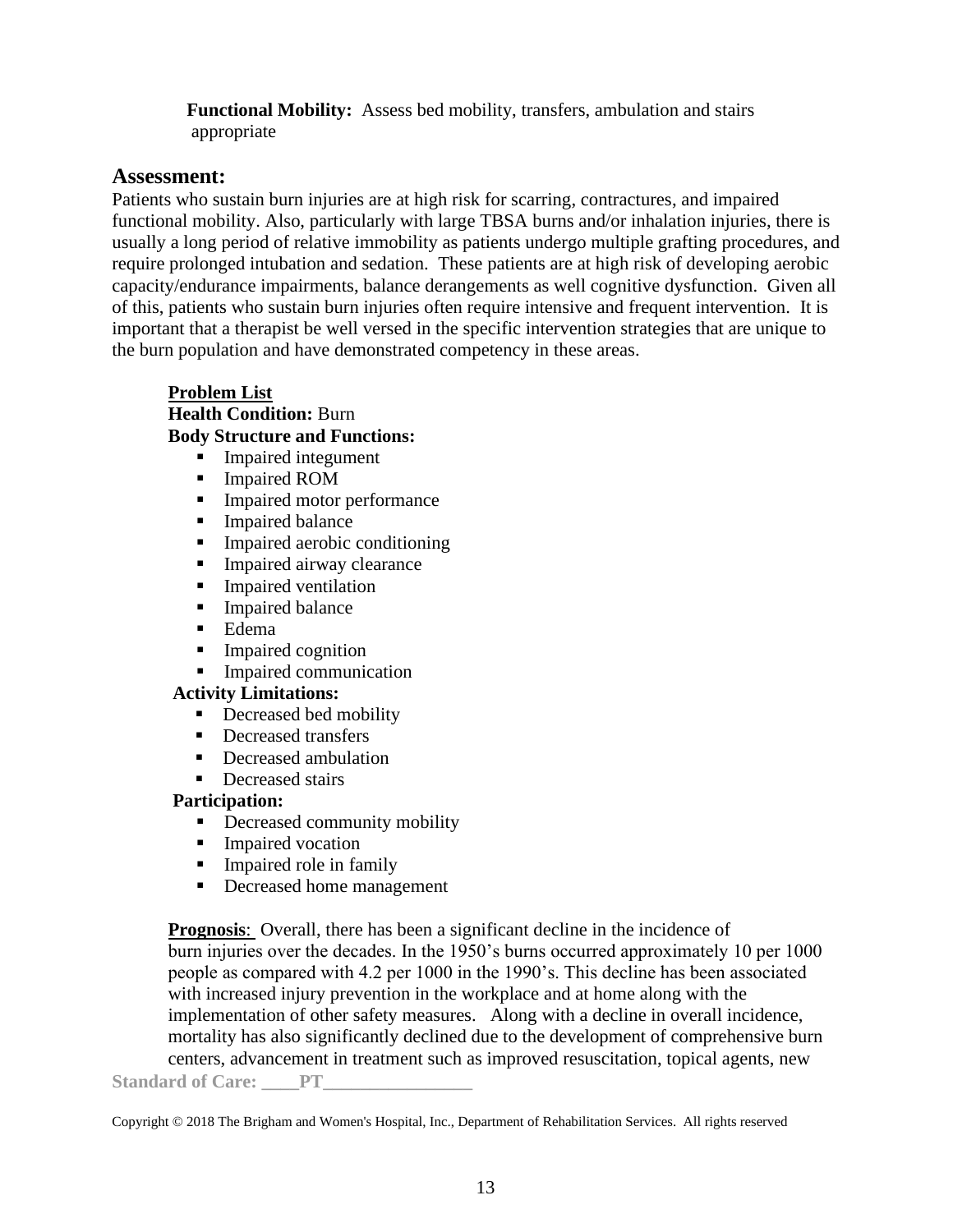antibiotics, early excision and grafting, and the use of artificial skin substitutes.<sup>6</sup> However, prognosis can be highly variable. Some considerations that impact prognosis are depth of burn, surface area involved, type of burn (chemical and electrical injuries may increase length of stay), presence of an inhalation injury, significant psychiatric or substance abuse issues and co-morbidities such as history of smoking, diabetes. "Risk factors most strongly associated with death are increasing total body surface area (TBSA), inhalation injuries and increasing age".<sup>5</sup> In terms of long term outcomes for survivors, one study found that their health was poorer than matched non-injured controls on all eight subscales of the SF-36 Health Assessment Tool. Additionally, greater than 20% of burn survivors have been to found to have elevated levels of psychological distress, as compared with 12% in a control group. Therefore, while an increased number of patients are surviving a burn injury, there is evidence of continued medical and psychological needs which require ongoing treatment.<sup>6</sup>

**Goals** (Measurable parameters and specific timelines to be included on evaluation)

- 1.) Prevent loss of ROM with appropriate positioning program and exercise program decreasing risk for contracture
- 2.) Patient will demonstrate independent functional mobility, with least restrictive assistive devices
- 3.) Minimize hypertrophic scarring, especially with at risk patient populations
- 4.) Patient will be independent with appropriate home exercise program
- 5.) Patient will rate all activity as less than or equal 3/10 on Modified Borg Scale
- 6.) Patient will demonstrate good posture without asymmetries in supine, sitting and standing
- 7.) Patient will demonstrate good understanding and need of all splinting devices and activity progression

## **Treatment Planning / Interventions**

| <b>Established Pathway</b>  | Yes, see attached. | X No |
|-----------------------------|--------------------|------|
| <b>Established Protocol</b> | Yes, see attached. | X No |

#### **Interventions most commonly used for this case type/diagnosis.**

This section is intended to capture the most commonly used interventions for this case type/diagnosis. It is not intended to be either inclusive or exclusive of appropriate interventions.

• **Pain management** can be a difficult hurdle for patients who have sustained a burn injury. An appropriate pain regime is paramount for successful rehab interventions and requires a multi-disciplinary approach. Treatment sessions should be coordinated around a patient's pain medication schedule and often additional medications can be given during the therapy session if needed. It is important to update the nurse and the team if pain management is not appropriate as this can significantly impact a patient's overall prognosis and recovery. Involving the patient as much as possible is also helpful to

Standard of Care: PT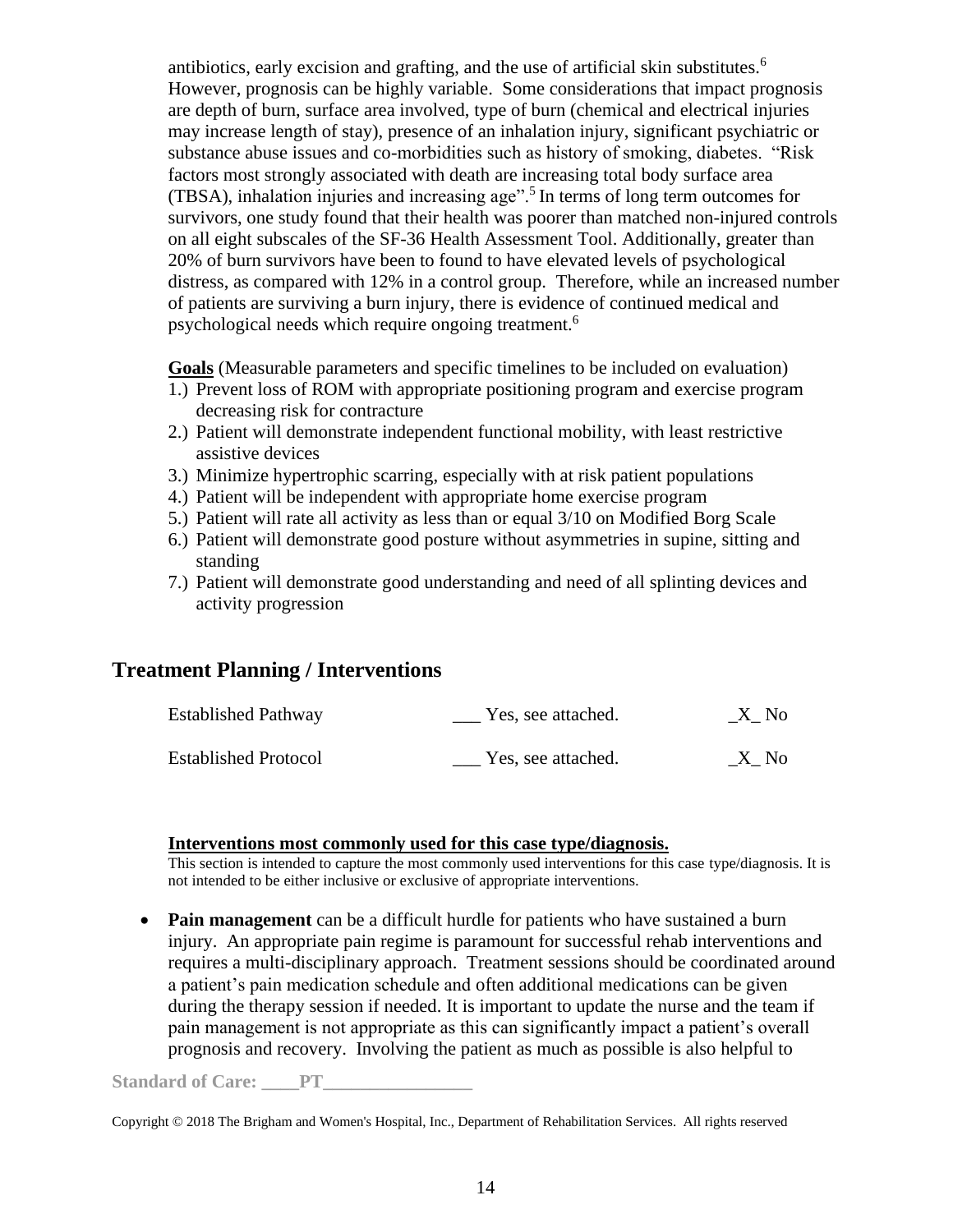reduce anxiety and pain during a session. Completing ROM with techniques such as AAROM and contract relax can be very beneficial. Creating a daily schedule, with set times for PT and OT, with the assistance of the primary RNs and the involvement of the patient (if possible) helps coordinate pain medication schedules, gives patients both selfefficacy and structure to their day. Use of cognitive behavioral strategies such as relaxation techniques, and guided imagery are also helpful.

- **ROM/Therapeutic exercise.** A cornerstone in burn injury management is the use of effective range of motion exercises. Due to nature of burn injury, patients are high risk for scarring and thus early and frequent range of motion to prevent long standing wound contractures is necessary. Burn stretches should be held, at end range, for a prolonged period of time. One study found that holding each individual stretch at end range (as evidenced by blanching of the soft tissue) for 3 minutes for a total of 60 minutes per day (divided between both OT and PT) resulted in an improvement in ROM by 8.2 degrees per week<sup>7</sup>. Once awake and participatory, involving patients in self stretching AAROM and using techniques such as contract relax or hold relax can help with gaining additional range of motion as well decreasing patient anxiety.
- **Positioning and splinting** are necessary to maintain gains achieved during therapy sessions as well to prevent any additional range of motion losses. Good positioning can also be useful as a source integumentary protection following grafting or in general. Depending on location of burns various splinting options are available. Roylan<sup>TM</sup> resting foot splints, pre-fabricated intrinsic plus hand splints, hip abduction pillows (used at hips and in axilla), and knee immobilizers are the most common. Custom splinting is possible in certain circumstances, in these scenarios collaboration with OT and/or orthopedic technicians is recommended. Using towel rolls behind the shoulders and cervical collars are useful tools in the case of anterior neck burns. Please see below for preferred antideformity positions and available positioning devices. Location of burn may require modification of these optimal positions.

| Area of the Body | <b>Position</b>                  | <b>Device</b>          |
|------------------|----------------------------------|------------------------|
| <b>Neck</b>      | Neutral or extension for         | Pre-fabricated neck    |
|                  | anterior neck burns, no rotation | collars (Soft,         |
|                  |                                  | Philadelphia and Miami |
|                  |                                  | J)                     |
|                  |                                  | Custom made neck       |
|                  |                                  | collars are possible   |
|                  |                                  | (collaborate with OT)  |
| Shoulder         | Abduction (90 degrees)           | Shoulder abduction     |
|                  | <b>External Rotation</b>         | pillows                |
|                  | Horizontal Adduction (10)        | Custom made splints    |
|                  | degrees)                         | ("airplane splints")   |
|                  |                                  | <b>SCOI</b> brace      |

Standard of Care: PT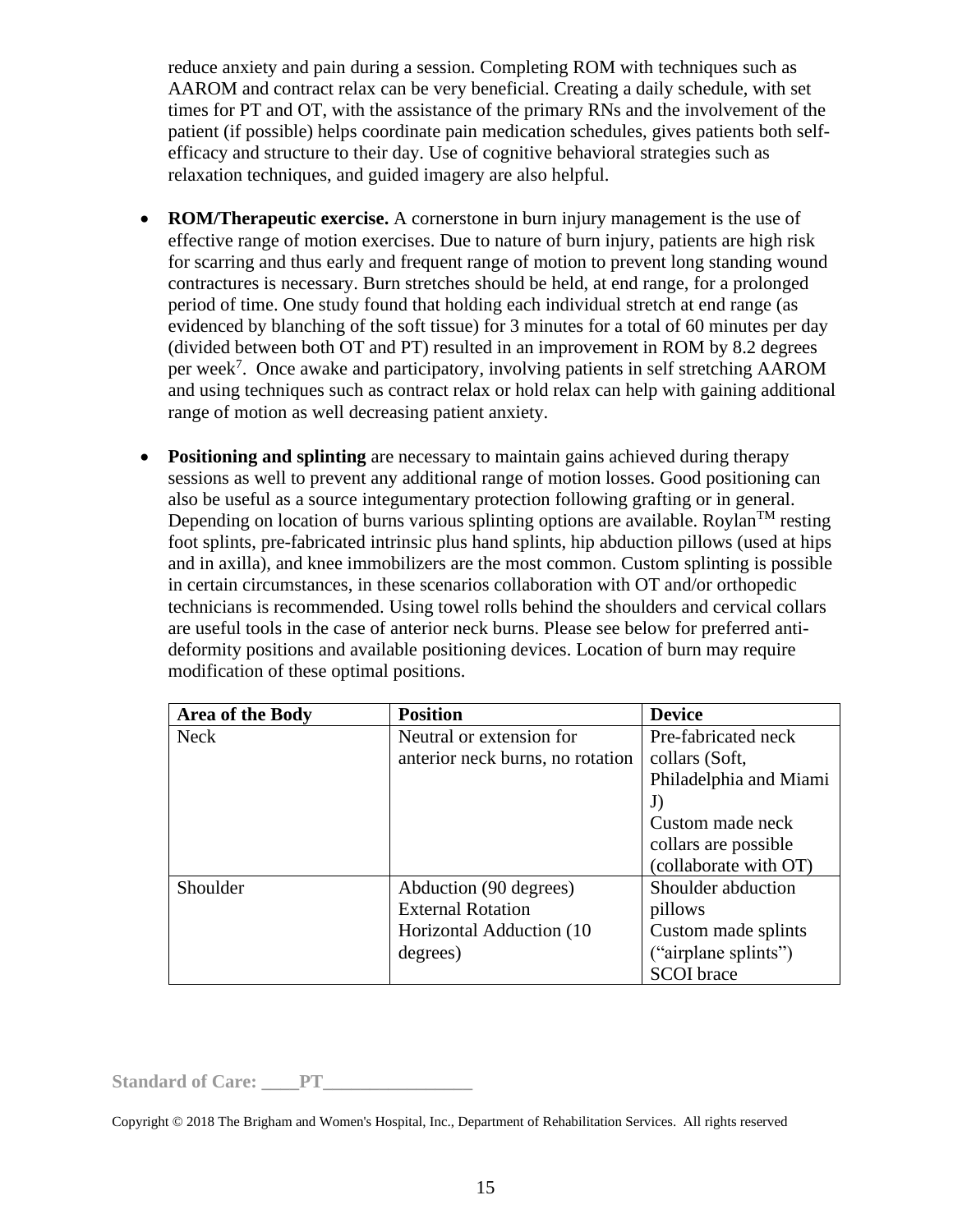| Area of the Body  | <b>Position</b>                | <b>Device</b>                         |
|-------------------|--------------------------------|---------------------------------------|
| Elbow and forearm | Extension with supination      | Pre-fabricated and                    |
|                   |                                | custom elbow extension                |
|                   |                                | splints (OT to create                 |
|                   |                                | and implement)                        |
| Wrist             | Neutral or slight extension    | Pre-fabricated and                    |
|                   |                                | custom splints (OT to                 |
|                   |                                | create and implement)                 |
| Hand              | Functional position (dorsal    | Pre-fabricated and                    |
|                   | burn)                          | custom splinting by OT                |
|                   | Finger and thumb extension     |                                       |
|                   | (palmar burn)                  |                                       |
| Trunk             | Straight postural alignment    | Bed positioning,                      |
|                   |                                | pillows                               |
| Hip               | Neutral extension              | Bed positioning,                      |
|                   | Neutral rotation               | pillows, hip abduction                |
|                   | Slight abduction               | pillows, and neutral                  |
|                   |                                | resting foot splints with             |
|                   |                                | rotational bars in place              |
| Knee              | Extension                      | Knee immobilizers,                    |
|                   |                                | hinged knee braces,                   |
|                   |                                | serial casting, custom                |
|                   |                                | splints (consult with OT              |
|                   |                                | and ortho tech as                     |
|                   |                                | needed)                               |
| Ankle             | Neutral or slight dorsiflexion | Pre-fabricated resting                |
|                   | No inversion                   | foot splints (Roylan <sup>TM</sup> ), |
|                   | Neutral toe extension/flexion  | serial casting                        |

• **Scar management** is frequently addressed by compression therapy and garments. These are utilized frequently by burn therapist to prevent hypertrophic/keloid scarring. Keloid scar formation is more typical in persons of color and therefore particular attention should be paid for this population. It is hypothesized that compression causes tissue hypoxia and therefore a reduction in cell proliferation. Unfortunately, thus far, the evidence has not been able to show a significant improvement in the prevention of hypertrophic wounds with the application of compression, however many therapists continue to incorporate pressure garments into their treatment plans<sup>6</sup>. It has been found that 49% of physical therapists surveyed always used compression garments on patients who undergone grafting<sup>9</sup> Compression garments can be non-custom such as  $Tubigrip<sup>R</sup>$  or elastic bandages or can measured and custom made for each individual patient, such as Jobst<sup>R</sup> garments. It is important to ensure that the patient has achieved and maintained a stable weight prior to ordering  $Jobst^R$  garments, as even small fluctuations in limb or abdominal girth can affect the fit of the Jobst. Additionally, most the burn wounds should be closed and close to well healed prior to the application of custom compressive garments. At Brigham and Women's Hospital an outside

Standard of Care: <u>PT</u>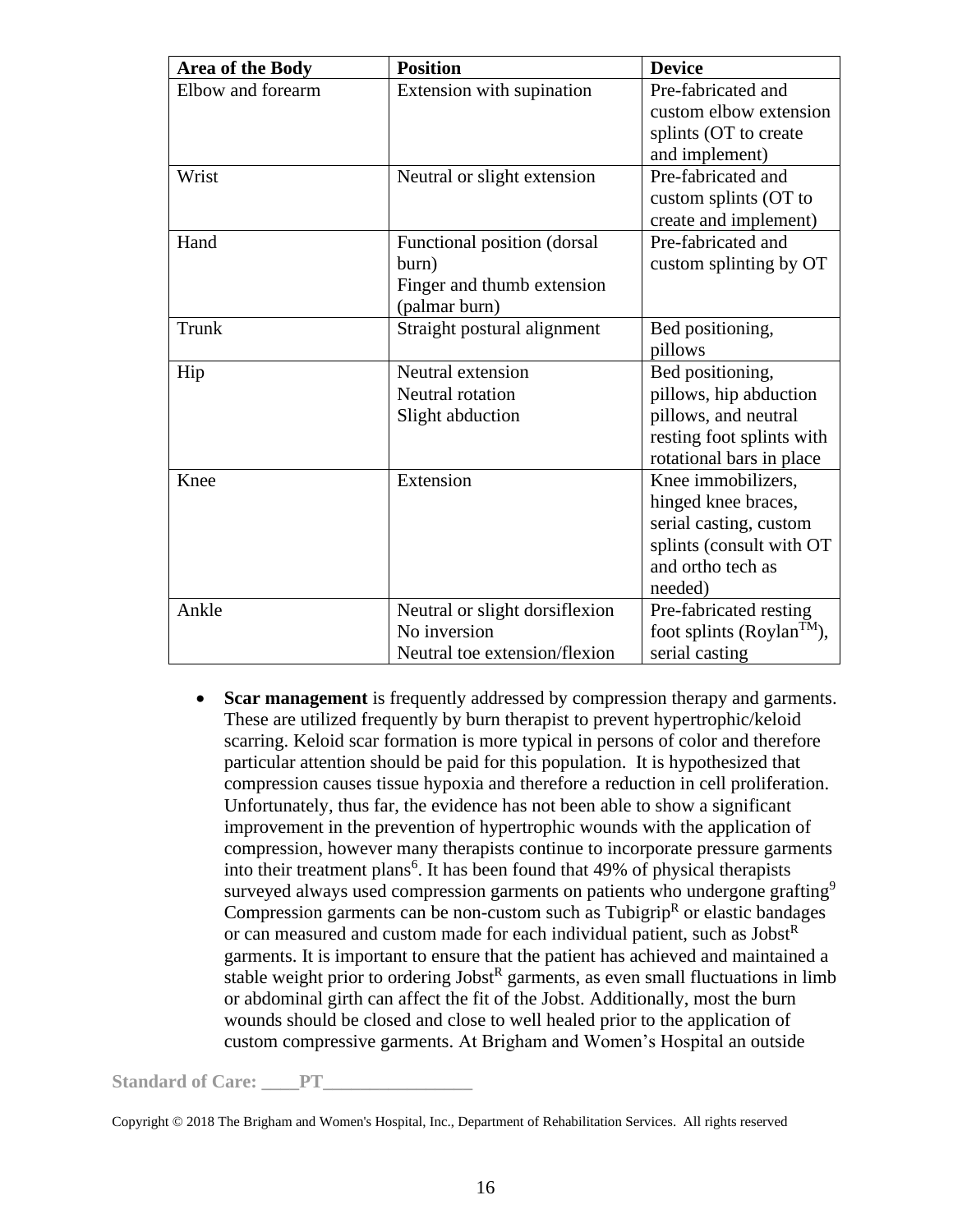vendor, who can measure both inpatients as well as outpatients in burn clinic, provides custom compressive garments. The burn program manager/burn department can facilitate acquiring compressive garments, and should be contacted by the therapist when a patient is deemed ready.

- **Functional mobility training**
- **Ventilatory training** such as costal expansion, diaphragmatic breathing particularly for patients who have sustained truncal burns.
- **Endurance/aerobic conditioning**

**Frequency & Duration:** Patients who are admitted to Brigham and Women's Hospital for management of a burn injury are frequently seen 5-7 times weekly, based on clinical need. The severity and location of burn wounds and the need for aggressive ROM and mobility are the primary factors determining frequency. Length of stay is dependent on extent and severity of burns and need for intensive acute care intervention. Hospital stay can vary from 2-3 days for a localized burn (such as partial thickness burn to hand or foot) to many weeks to months for a high percentage, full thickness burns that require multiple surgical procedures and prolonged intubation.

# **Patient / family education**

- **EXECUTE:** Discussion with patient and family re: Physical Therapy involvement with patient and expected progression
- **EXECUSSION With patient and family re: optimizing patient's independent mobility** and self-care and providing the appropriate level of assistance to the patient
- Instruction of patient and family in appropriate exercises and activities with written exercise program and exercise/activity log
- Discussion of longer term issues common following a burn injuries
	- 1. phases of burn healing, estimated time line, risk of scarring
	- 2. ways to minimize scarring and contracture
	- 3. proper management of pressure garments, DME
	- 4. proper skin care and protection

## **Recommendations and referrals to other providers.**

- Occupational Therapy
- Speech Therapy
- Social Work
- Care Coordination
- Psychiatry
- Orthopedic Technician
- Medical interpreters
- Outside resources for the measurement and fit of compression garments
- Outside Resources such as support groups (e.g. the Phoenix Society). Visits by known burn survivors who can talk with patient and family can be arranged by the social worker

Standard of Care: <u>PT</u>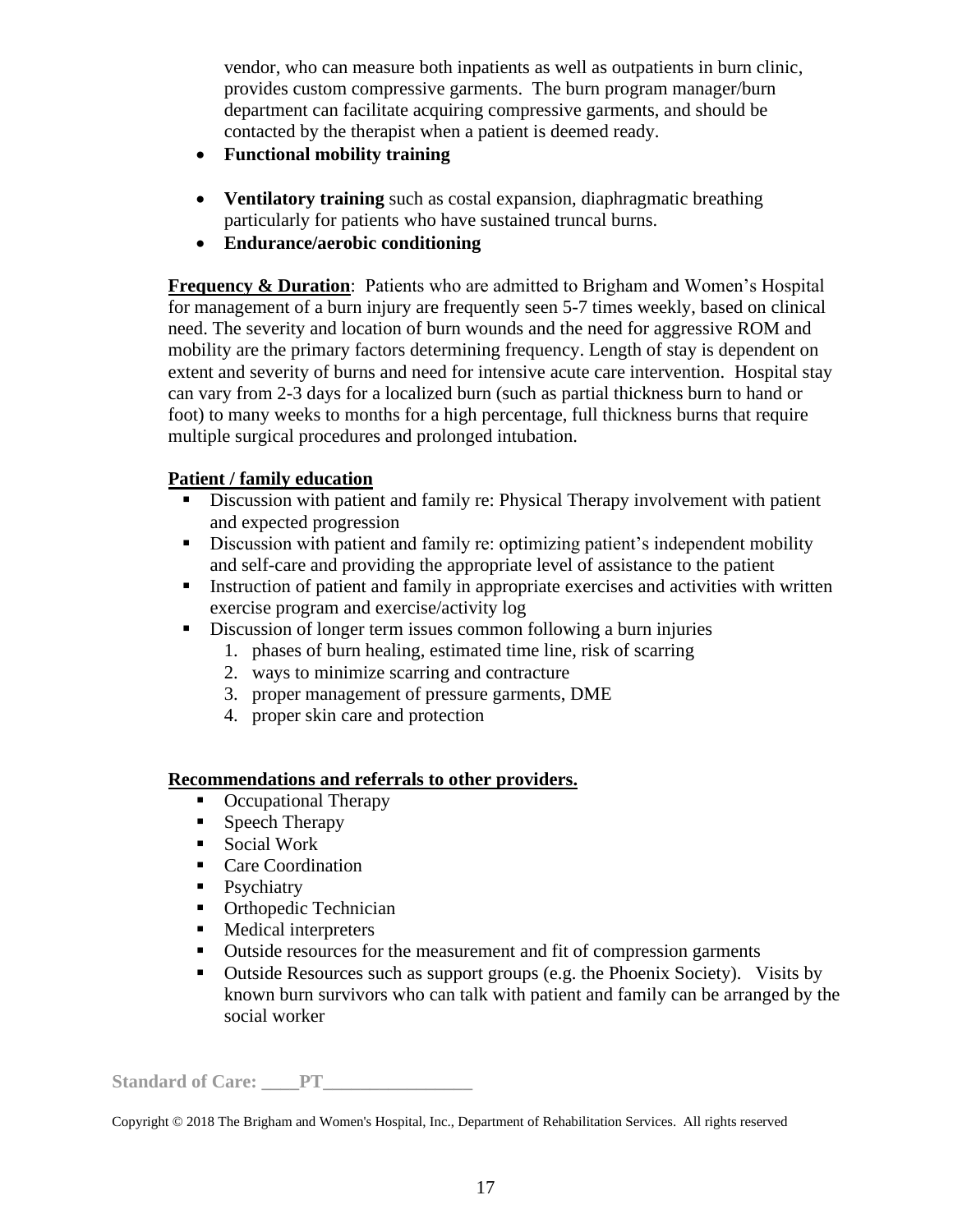# **Re-evaluation**

Re-evaluations should be performed every 10 days while patient is admitted to the hospital. However, re-evaluations may need to be performed more frequently in the setting of changes to medical status, new procedures or a significant change in function.

# **Discharge Planning**

**Commonly expected outcomes at discharge**: Patients who sustain large TBSA burns or smaller burns with complications, often require rehab placement to address continued impairments from a physical therapy standpoint as well as for continued wound management. Brigham and Women's Hospital has an established relationship with Spaulding Rehab in Boston and large majority of patients who have burn injuries are discharged to this facility. Sub-acute/SNF level rehab centers are an option for less involved burns if needed. Smaller burns can often be managed in the community usually with family assistance and home or outpatient physical therapy involvement. These patients are seen frequently in the burn clinic at BWH as well have daily visits by visiting nurses for dressing changes.

**Transfer of Care** When a patient leaves Brigham and Women's a thorough physical therapy discharge summary is necessary to assist with transition of care. The referral should include an updated hospital course particularly all grafting procedures, current functional status, an updated and complete integumentary assessment, status of compression garments, and current ROM measurements.

**Patient's discharge instructions** Patients who are discharged home are often given a written independent therapeutic exercise program, and with the involvement of their home physical therapists. Patients are also educated on the need for eventual compression garments and the mechanisms for obtaining these garments.

| <b>Authors:</b> | Alisa G. Finkel PT<br>October 2008 | <b>Reviewed by:</b> | Barbara Odaka PT<br>Melanie Parker PT<br>Merideth Donlan PT |
|-----------------|------------------------------------|---------------------|-------------------------------------------------------------|
| <b>Revised:</b> | Meredith Detwiller, PT             | <b>Reviewed by:</b> | Alisa Finkel, PT                                            |
| <b>Author:</b>  | May 2018                           |                     | Barbara Odaka, PT                                           |

Standard of Care: PT